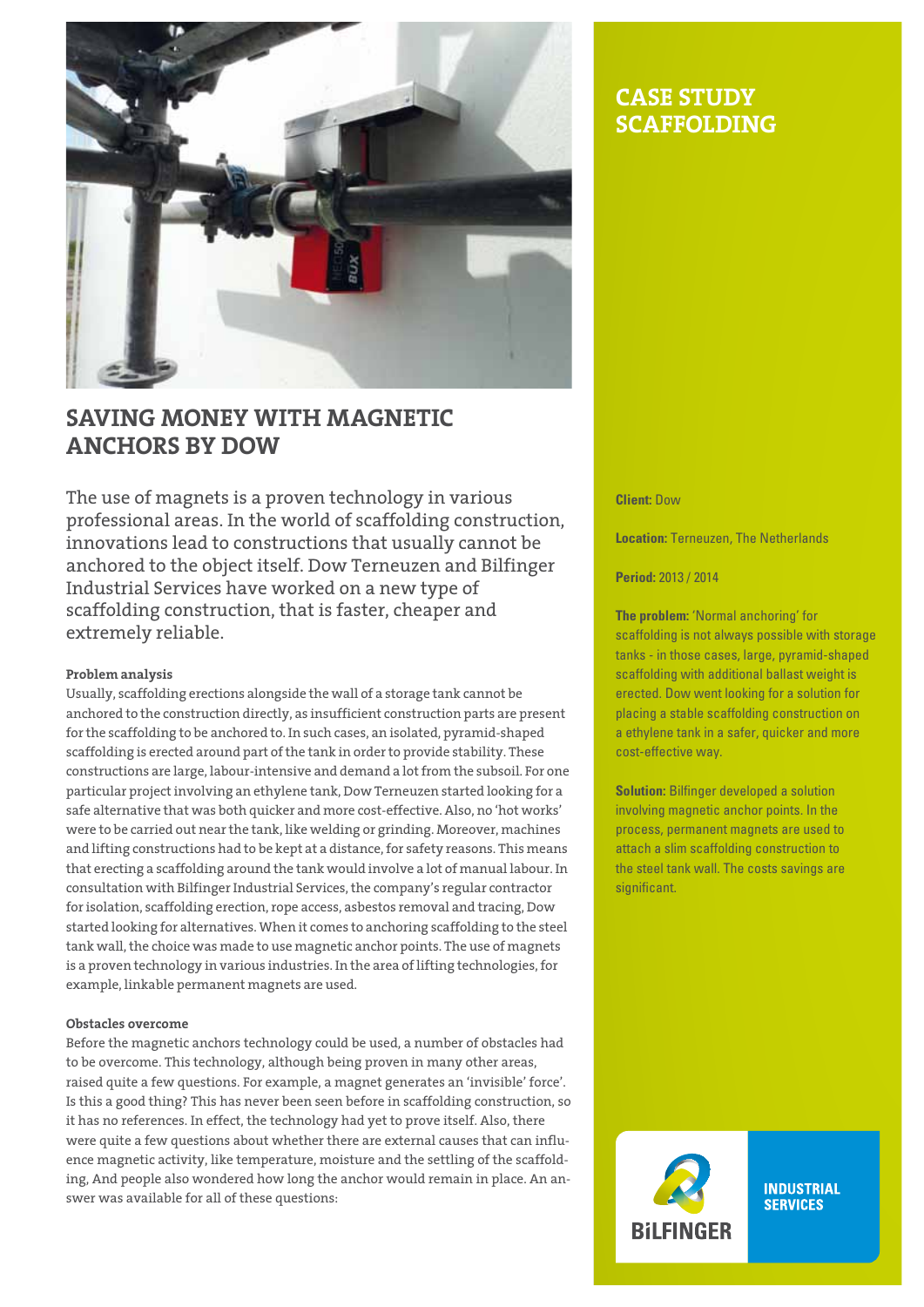- A 3D model of finite elements is made for every scaffolding, in which the forces for every individual anchor are determined.
- With the help of an external expert in the field of magnetism the type of magnet is selected.
- Test equipment was developed for this type of magnet with the help of external experts.
- A test protocol is being used, which is used to check and register the capacity of each individual anchor point. The results from the breakage and shifting tests were positive.
- A clear Task Risk Analysis (TRA) was set up.
- The tests, holding points and progress assembly were recorded in detail.

### **3D finite elements software**

The scaffolding construction is worked out and calculated for this specific application using 3D finite elements software. With the help of this model, a calculation is made for each load situation and for every anchor point, in order to determine which forces may be involved on the connection point between the scaffolding and the tank wall. Also, external influences are also taken into consideration, like weather and wind conditions. This information is used to investigate whether the tank wall the magnetic anchors are set up against is strong enough to withstand the forces involved. If the wall is suitable for the magnetic anchor points, the work is further prepared from that point on.



#### **Risk control**

The actual strength of the connection depends partially on the thickness of the coating on the tank wall , as well as its shape. In order to test the tensile strength and the shear strength of every magnetic anchor point, Bilfinger Industrial Services, in cooperation with external specialists, has developed two instruments. A calibrated meter is used to determine the maximum tensile strength for every magnetic anchor point. Additionally, another instrument is used to determine the maximum shear strength of each connection. These measured values for every anchor point are determined, recorded, compared to the calculations and secured. The connection is covered with a canopy, which also secures the handle that is used for switching it on and off.

#### **Knowledge partners**

During the commissioning and the calculation of the anchor points, Bilfinger used the expertise of its innovative partners on the market. In the process, the reliability of the magnets was tested and proved. Moreover, one of the partners contributed with a patented test method for the magnetic connections.

Left: isolated pyramid-shaped scaffolding Right: scaffolding with magnetic anchor points.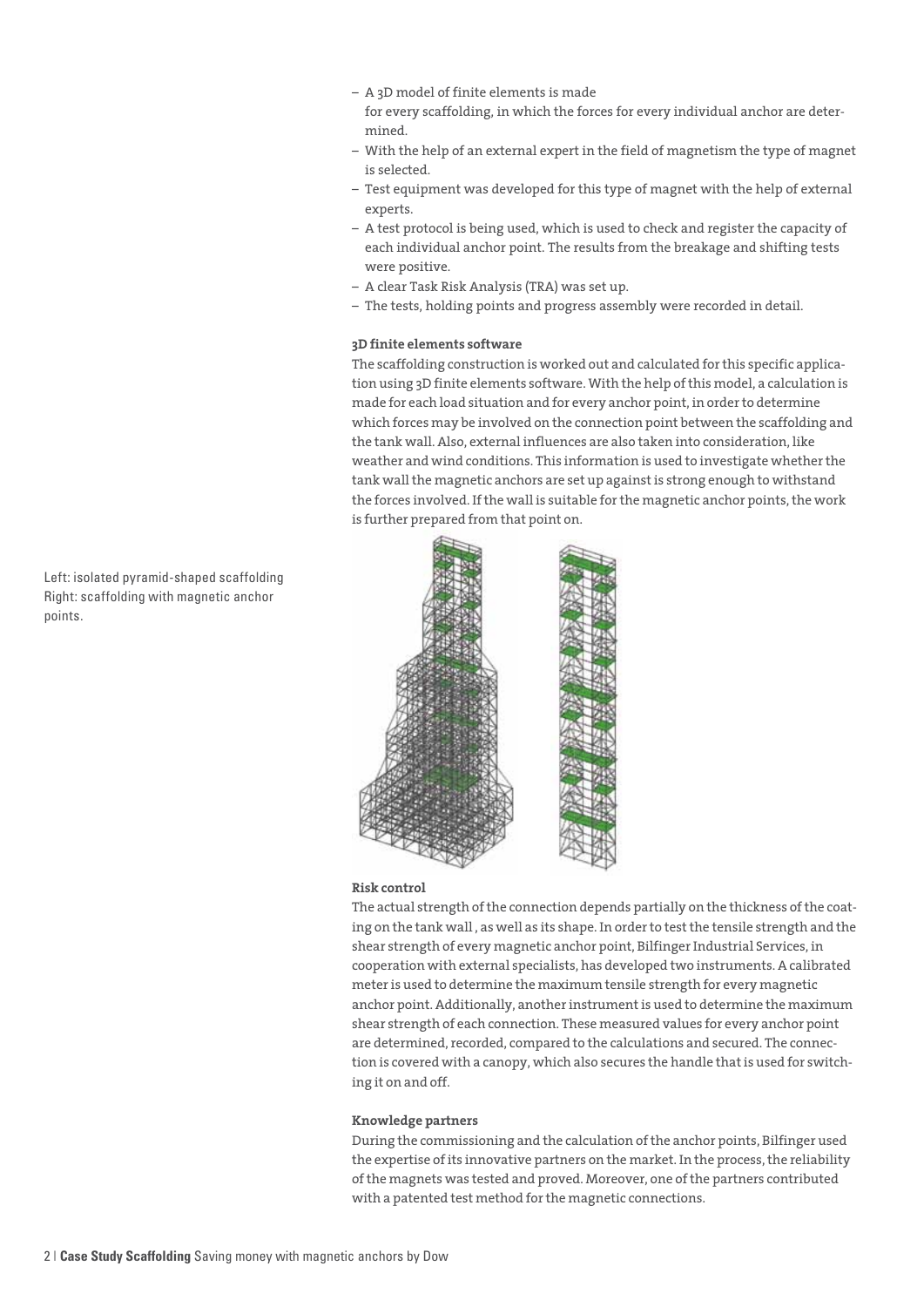

#### **Points of interest**

Regarding the use of magnetic anchor points, there are a number of issues:

- The magnetic function is not influenced by rain/moisture.
- The thickness of the 'parent material' and the strength of the magnet must be fine-tuned with one another in order to be able to guarantee the maximum magnet load.
- A minimum of about 6 mm thickness is sufficient for realising sufficient magnetic action to be applied in scaffolding.
- Magnetic anchor points can be used on surfaces with temperatures of up to 80°C.



This results in a slim, stable and safe scaffolding.

## **Benefits of this project**

The magnetic anchors solution leads to significant costs savings compared to conventional scaffolding. This is caused by:

- A scaffolding construction that is smaller, by a factor of up to five, than a conventional construction around a tank wall. The result is slim, stable and safe scaffolding that is only 1.5 meters wide and 5 meters long.
- Fewer workers are required to erect the scaffolding.

Moreover, the magnetic anchors solution results in smaller loads for the subsoil, as a result of the more compact scaffolding construction. The application of the proven technology of magnetic anchor points within a new discipline makes for just the right innovation for the scaffolding construction industry. Less surface is required to provide a safe and stable working environment.

Every anchor point is calculated, tested and secured - and together with the client, we work on high levels of safety, more efficiency and lower costs.

Using a measuring instrument for magnetic anchor points.